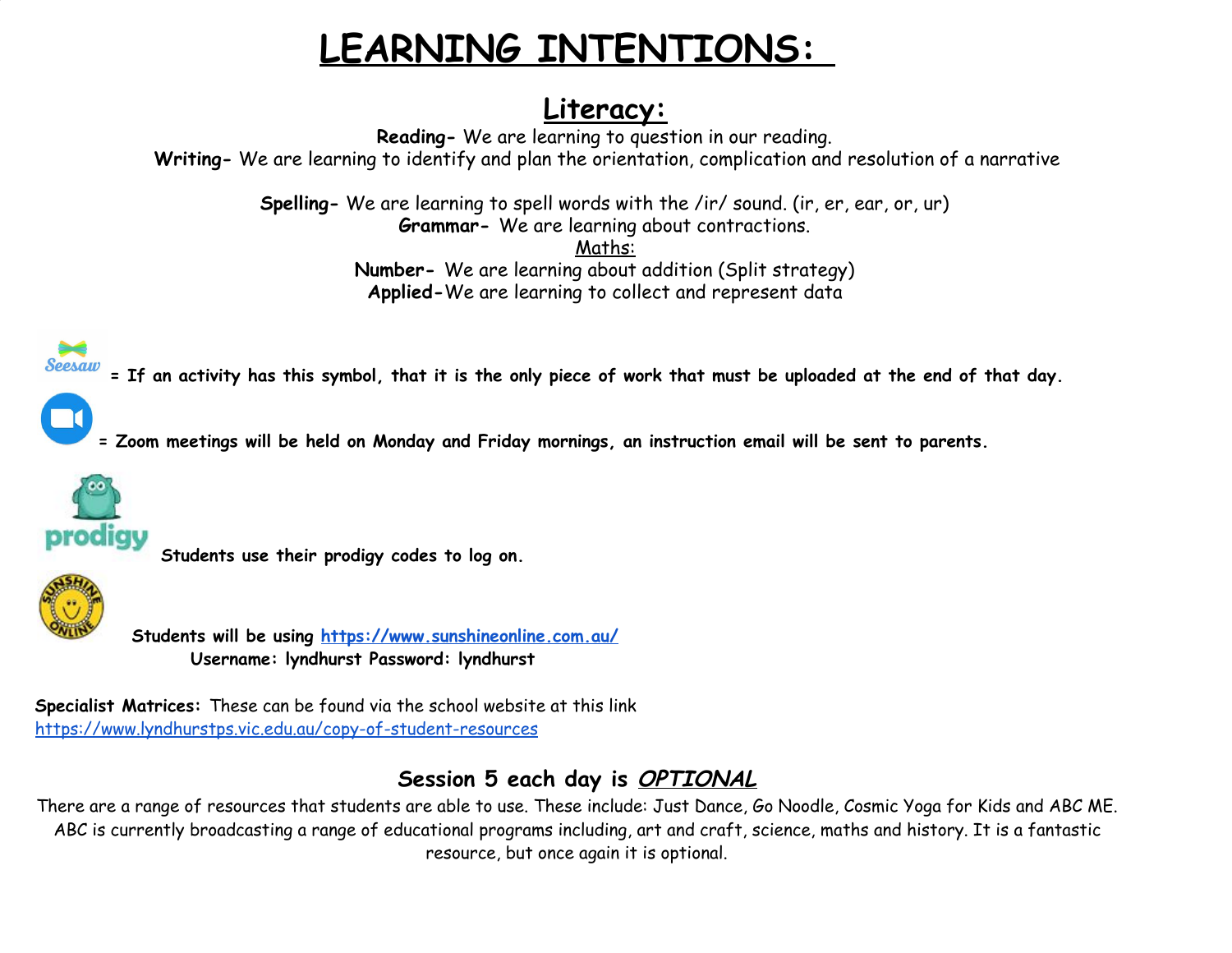|           | Session 1                                       | Session 2                 | Session 3                | Session 4                 |                       | Session 5                       |
|-----------|-------------------------------------------------|---------------------------|--------------------------|---------------------------|-----------------------|---------------------------------|
|           | Literacy                                        | Literacy                  | Maths                    | Specialist/Investigations |                       | (OPTIONAL)                      |
| M         | <b>Zoom Meeting</b>                             | <b>Writing</b>            | <b>Maths</b>             | Art/Science               | <b>Investigations</b> | <b>Just dance</b>               |
| $\bullet$ | 10:00am                                         | <b>Narrative</b>          | <b>Split Strategy</b>    | Refer to matrix           | (OPTIONAL)            | kids                            |
|           | (2B- Alternate day TBC)                         | Last week we planned      |                          |                           |                       | https://www.yout                |
| n         |                                                 | and wrote the problem     | https://www.youtube.co   |                           | ** Select an          | ube.com/watch?v=<br>6Q7-tzCCh3w |
| d         | $\Box$                                          | and solution for our      | m/watch?v=T9zFnCgvW      |                           | activity from         |                                 |
| a         |                                                 | narratives.               | yM                       |                           | the                   | Or type on                      |
| Y         |                                                 | This week we will         |                          |                           | <b>Investigations</b> | youtube:                        |
|           | <b>Reading</b>                                  | identify the problem and  | **Stop the video at      |                           | matrix                | <b>Just dance</b>               |
|           | Good readers ASK                                | solution in other texts.  | $2:37**$                 |                           |                       | kids gummy                      |
|           | <b>QUESTIONS</b> as they                        | Watch:                    |                          |                           |                       | <u>bear</u>                     |
|           | read.<br>Text: 'The All New Must                | https://www.youtube.co    | Complete the following 3 |                           |                       |                                 |
|           |                                                 | m/watch?v=Q83AaUbBB       | digit numbers in your    |                           |                       |                                 |
|           | Have Orange 430'<br>Watch:                      | $\underline{\mathsf{Kc}}$ | books using the split    |                           |                       |                                 |
|           |                                                 |                           | strategy                 |                           |                       |                                 |
|           | https://www.youtube.com<br>/watch?v=Q83AaUbBBKc | Use the template on       |                          |                           |                       |                                 |
|           | How does asking                                 | Seesaw, record the        | $123 + 234 =$            |                           |                       |                                 |
|           | questions help the                              | problem and solution of   | $335 + 521 =$            |                           |                       |                                 |
|           | reader?                                         | 'The All New Must Have    | $432 + 212 =$            |                           |                       |                                 |
|           |                                                 | Orange 430'.              | $631 + 248 =$            |                           |                       |                                 |
|           | Divide your page into                           |                           |                          |                           |                       |                                 |
|           | three sections.                                 |                           |                          |                           |                       |                                 |
|           | In the first box list the                       |                           |                          |                           |                       |                                 |
|           | questions you have                              |                           |                          |                           |                       |                                 |
|           | about the text before                           | <b>Seesaw</b>             |                          |                           |                       |                                 |
|           | reading, next list the                          |                           |                          |                           |                       |                                 |
|           | questions you had during                        |                           |                          |                           |                       |                                 |
|           | reading and once you have                       |                           |                          |                           |                       |                                 |
|           | finished you text list the                      |                           |                          |                           |                       |                                 |
|           | questions you still have                        |                           |                          |                           |                       |                                 |
|           | after reading                                   |                           |                          |                           |                       |                                 |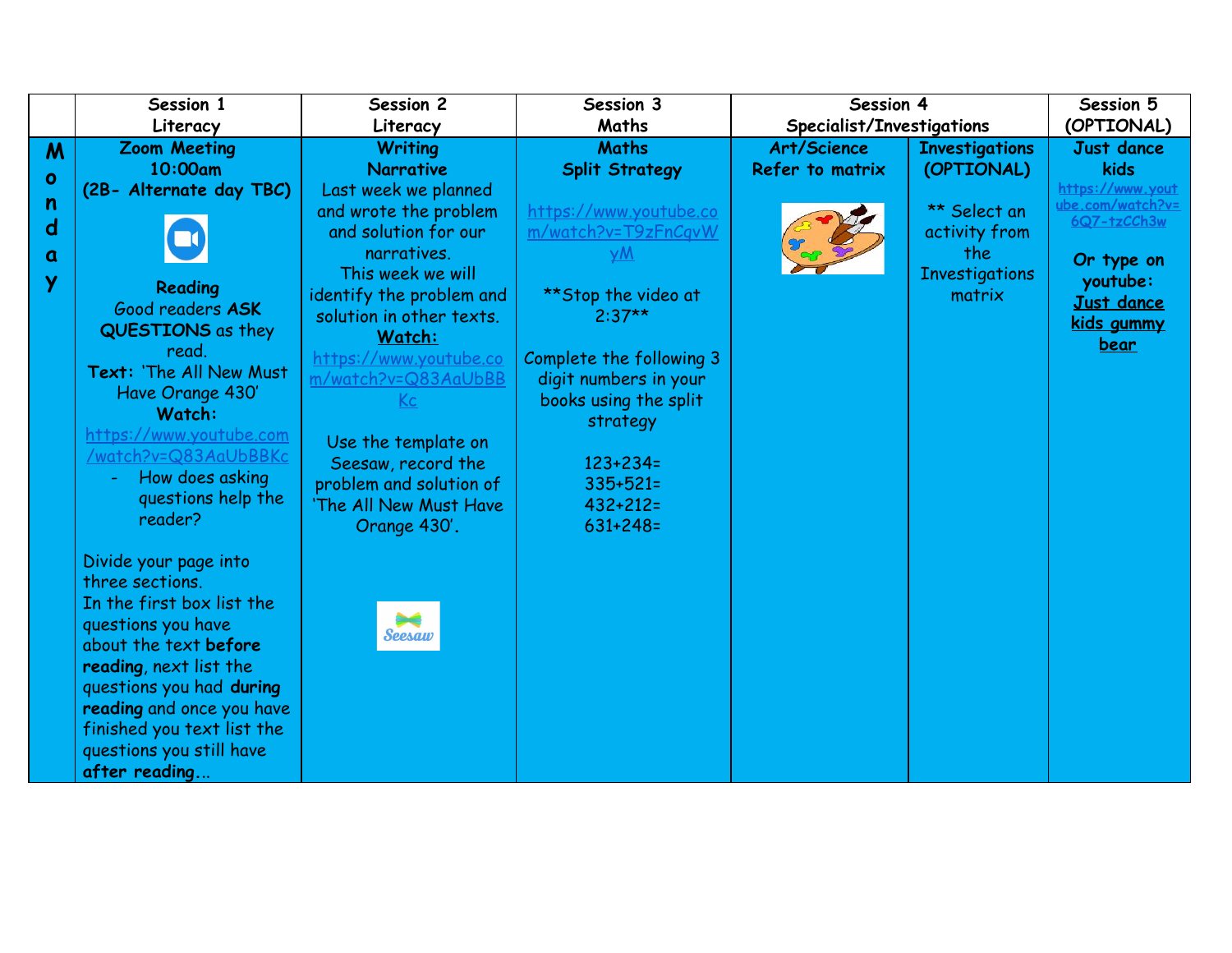| Complete the Seesaw<br>activity<br>Seesaw<br><b>Maths</b><br>Reading<br><b>Writing</b><br>W<br><b>Investigations</b><br>Grammar-<br><b>Sunshine Online</b><br>Identify and record the<br><b>Split Strategy</b><br>(OPTIONAL)<br><b>Contractions</b><br>e<br>Choose a text to read and<br>three steps the<br>Rewrite the correct<br>$\mathbf d$<br>Watch the videos from<br>** Select an<br>complete the activities<br>character in, 'The All<br>contractions for<br>n<br>last week to refresh<br>that go with it.<br><b>New Must Have Orange</b><br>these sentences in<br>activity from<br>430' did to solve the<br>yourself on the split<br>your books.<br>the<br>e<br>problem in the story.<br><b>Investigations</b><br>When completing the<br>strategy.<br>$\overline{\mathbf{s}}$<br>1.She is at the park<br>See the template on<br>handwriting activity at<br>matrix<br>$\mathbf d$ | T<br>Reading<br>Good readers ASK<br>u<br>QUESTIONS as they<br>e<br>read.<br>S<br>How do we find the<br>$\mathbf d$<br>answers to our<br>questions?<br>a<br>The four ways to find the<br>Ÿ<br>answer;<br>1. Right there; can be<br>found in the text<br>on a specific line.<br>2. Think and search;<br>found in the<br>reading but not in<br>a specific place<br>3. Author and you;<br>can not be found in<br>the text, the<br>reader must draw<br>inferences based<br>on text clues.<br>4. On your own;<br>connecting to your<br>schema. | <b>Spelling</b><br>$($ ir, er, ear, or, ur $)$<br>Watch:<br>https://www.youtube.co<br>m/watch?v=INJGKrs8BG<br>Write 3-5 sentences<br>including words from the<br>/ir/ word list.<br>Vord List- in/en/un<br><b>African</b> | <b>Maths Applied</b><br>Data<br>Ask you parents and<br>siblings what their<br>favourite fruit is out of<br>the following 5 options:<br>strawberry, banana,<br>watermelon, orange and<br>apple.<br>**Look at your<br>teacher's example of a<br>pictograph.**<br>Make a tally in your<br>book. Then complete the<br>following pictograph by<br>drawing a picture for<br>each fruit that was<br>liked. Then put it into<br>the correct row. | P.E<br>Refer to matrix | <b>Investigations</b><br>(OPTIONAL)<br>** Select an<br>activity from<br>the<br>Investigations<br>matrix | Just dance<br>kids<br>https://www.y<br>outube.com/wa<br>tch?v=Jf dEca<br><u>eJWo</u><br>or type on<br>youtube<br><b>Just dance</b><br>kids despicable<br>me |
|------------------------------------------------------------------------------------------------------------------------------------------------------------------------------------------------------------------------------------------------------------------------------------------------------------------------------------------------------------------------------------------------------------------------------------------------------------------------------------------------------------------------------------------------------------------------------------------------------------------------------------------------------------------------------------------------------------------------------------------------------------------------------------------------------------------------------------------------------------------------------------------|------------------------------------------------------------------------------------------------------------------------------------------------------------------------------------------------------------------------------------------------------------------------------------------------------------------------------------------------------------------------------------------------------------------------------------------------------------------------------------------------------------------------------------------|---------------------------------------------------------------------------------------------------------------------------------------------------------------------------------------------------------------------------|------------------------------------------------------------------------------------------------------------------------------------------------------------------------------------------------------------------------------------------------------------------------------------------------------------------------------------------------------------------------------------------------------------------------------------------|------------------------|---------------------------------------------------------------------------------------------------------|-------------------------------------------------------------------------------------------------------------------------------------------------------------|
| $\mathbf a$<br>the monkey bars.<br>remember to do your best<br>sums, video yourself<br>2."I think you have<br>explaining how you<br>work!<br>Y<br>had enough<br>solved the problem using<br>cookies", said Mum.                                                                                                                                                                                                                                                                                                                                                                                                                                                                                                                                                                                                                                                                          | the end of the text,                                                                                                                                                                                                                                                                                                                                                                                                                                                                                                                     | Seesaw.                                                                                                                                                                                                                   | Using the following                                                                                                                                                                                                                                                                                                                                                                                                                      | and could not reach    |                                                                                                         | <b>Just dance</b><br>kids<br><u>https://www.yo</u><br>utube.com/wat<br>ch?v=3kLMwoJ<br>LaFc<br><b>or</b><br><b>ABC ME</b>                                   |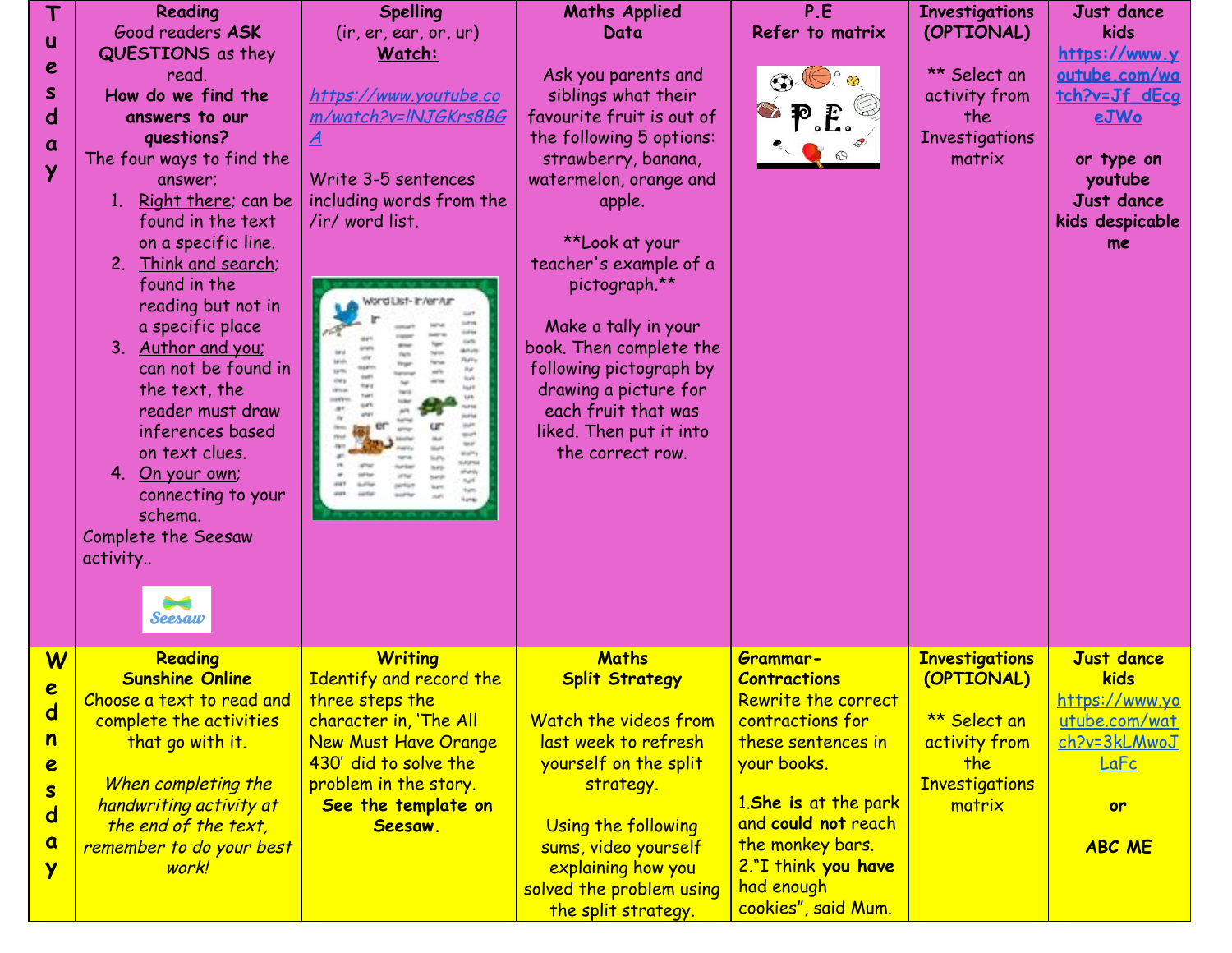|                                                 |                                                                                                                                                                                                                                                                                                                                                                                                                                                                                                                                                                                                                                    | <b>Narrative Text Structure</b><br>Who is in the stary?<br>Andrew door the district book<br>Complication<br>(the middle)<br>What is the cardines<br>Series of Event<br>(the middle)<br>Resolution<br>(the end)<br>O                                                                                                                                                                                                                                                                                                                                                      | $224 + 132 =$<br>$326 + 231 =$<br>Seesaw                                                                                                                                                                                                                                                                               | 3. He has done a lot<br>of work today and<br>should not do<br>anymore! |                                                                                                                |                                                                                                      |
|-------------------------------------------------|------------------------------------------------------------------------------------------------------------------------------------------------------------------------------------------------------------------------------------------------------------------------------------------------------------------------------------------------------------------------------------------------------------------------------------------------------------------------------------------------------------------------------------------------------------------------------------------------------------------------------------|--------------------------------------------------------------------------------------------------------------------------------------------------------------------------------------------------------------------------------------------------------------------------------------------------------------------------------------------------------------------------------------------------------------------------------------------------------------------------------------------------------------------------------------------------------------------------|------------------------------------------------------------------------------------------------------------------------------------------------------------------------------------------------------------------------------------------------------------------------------------------------------------------------|------------------------------------------------------------------------|----------------------------------------------------------------------------------------------------------------|------------------------------------------------------------------------------------------------------|
| h<br>u<br>r<br>$\mathsf{s}$<br>$\mathbf d$<br>α | Reading<br>Text:<br>How do we find the<br>answers to our<br>questions?<br>The four ways to find the<br>answer:<br>1. Right there; can be<br>found in the text<br>on a specific line.<br>2. Think and search;<br>found in the<br>reading but not in<br>a specific place<br>3. Author and you:<br>can not be found in<br>the text, the<br>reader must draw<br>inferences based<br>on text clues.<br>4. On your own;<br>connecting to your<br>schema.<br>Label your own before,<br>during and after<br>questions about, The All<br>New Must Have Orange<br>430 using 1, 2, 3 or 4 to<br>show how you could<br>answer those questions. | Writing<br>We have listened to the<br>'The All New Must Have<br>Orange 430'.<br>https://www.youtube.co<br>m/watch?v=Q83AaUbBB<br>Кc<br>Identify all of the parts<br>of a story.<br><b>Narrative Text Structure</b><br>Who is in the story?<br>Orientation<br>(the beginning)<br>Complication<br>(the middle)<br>What is the problem<br>Series of Events<br>(the middle)<br>What events lead to the solution<br>Resolution<br>(the end)<br>tow is the problem resolver<br>Record the story parts<br>onto the template in<br>your books.<br>Solution<br>roblem<br>The End. | <b>Maths</b><br>Applied-Data<br>Thinking about<br>collecting tallys, and<br>recording the<br>information. We are now<br>going to graph the<br>information we<br>gathered.<br>Complete the activity on<br>seesaw called<br>"count, tally, and<br>graph-fruit" and answer<br>the question on the<br>worksheet.<br>Seesaw | <b>Music/Digital</b><br><b>Technology</b><br>Refer to matrix           | <b>Investigations</b><br>(OPTIONAL)<br>** Select an<br>activity from<br>the<br><b>Investigations</b><br>matrix | Go Noodle<br>https://family.<br>gonoodle.com/a<br>ctivities/bring-<br>it-down<br>or<br><b>ABC ME</b> |